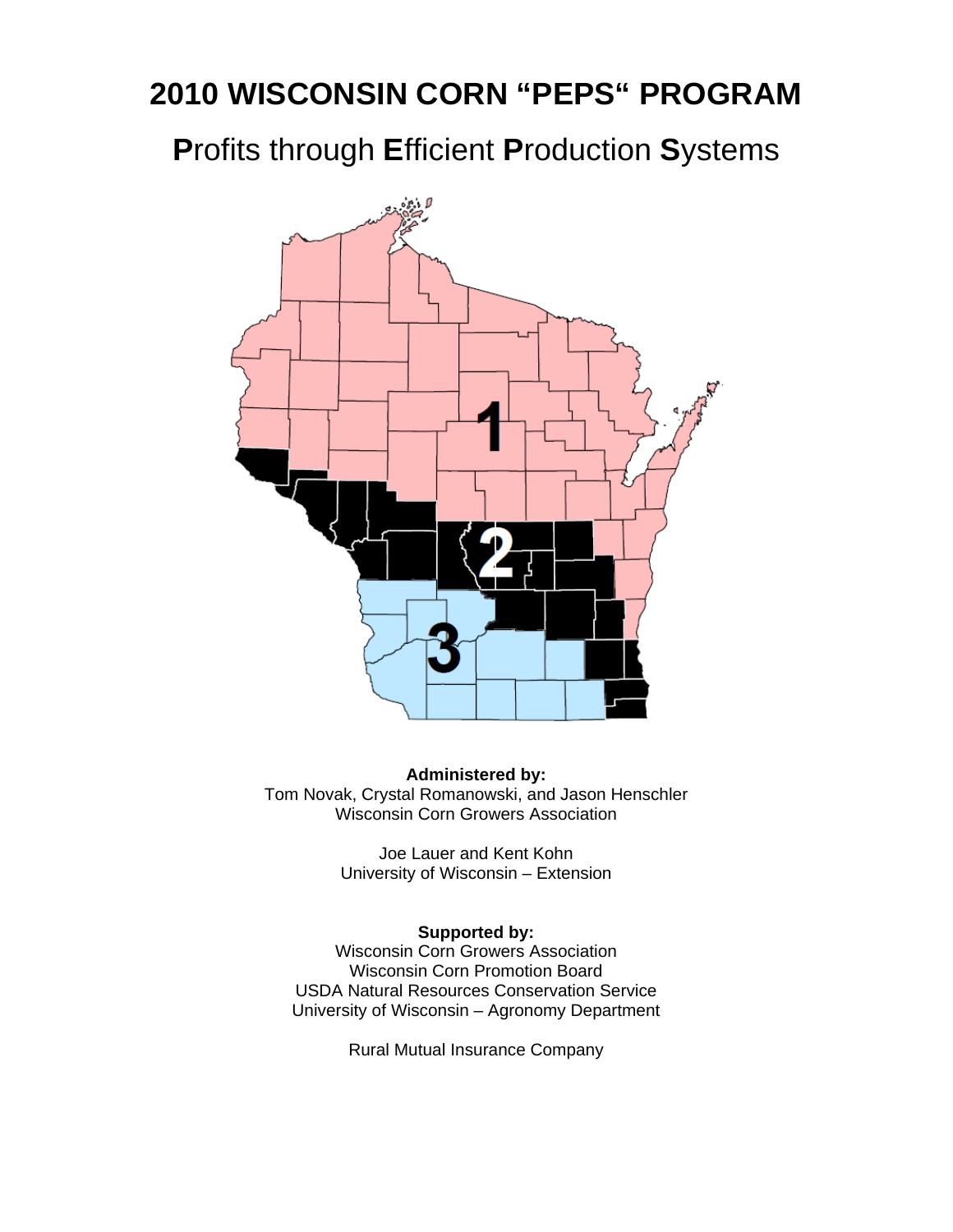### **PEPS Program**



**P**rofits through **E**fficient **P**roduction **S**ystems





#### **2010 PEPS Executive Summary**

This year marks the 24<sup>th</sup> year of the Wisconsin PEPS program. The objectives of the program are:

- 1. To recognize the practices utilized by the *most profitable* growers and to provide other growers, educators, and researchers insight into ways these producers integrate practices into a system, and
- 2. To emphasize soil and water conservation, efficiency, profitability and competitiveness vs. productivity alone.

The PEPS program goes beyond typical yield contests by encouraging efficiency and profitability rather than productivity alone. Beginning in 2009, a new award called the "Green Fields – Blue Waters" Award, was given to the grower best representing the use of sustainable production practices involving scouting, field management, pest management, and soil and water quality management. The award is determined by a committee of Wisconsin Corn Grower Association Board of Directors

During the first 10 years of the program (1987 to 1996), contestants were ranked on *lowest cost per bushel.* From 1997 to 2008, contestants were ranked on the *greatest return to management* to better account for trade-offs between yield and production costs. In 2000, participants received both a summary of their management costs and a history report detailing costs in various categories over time to assist in "fine-tuning" their management. Beginning in 2009, we again rank contestants on *lowest cost per bushel.*

During 2010, 14 contestants entered 16 corn fields. The average yield in the cash corn and dairy/ livestock corn divisions was 218 and 216 bushels per acre with production costs of \$439 and \$408 per acre. The average cost per bushel was \$2.05 and \$1.88. Using PEPS production costs for an acre and the WI USDA average of 162 bushels per acre, the average cost per bushel was \$2.71. It cost \$724 per acre to grow corn silage with an average cost per ton of dry matter of \$77 (\$27 at 65% moisture).

These costs include actual figures provided by contestants. *These costs do not include all costs of production.* For example, overhead or miscellaneous costs associated with operating a farm (i.e. field tiling, outfitting a shop, plowing snow, maintaining fences, taxes, desktop work related to management, etc.), are difficult to determine among farms, and is not accounted for in the PEPS program. Typical overhead rates range from 18-46% of production costs.

"Best of the Best" aptly describes the farmers participating in PEPS. Results reflect the efforts and costs of some of the best farmers growing corn on the best land available using their best management practices. Lower yielding fields are often not entered into the contest. Thus, "real world" costs are probably higher for most farmers.

We hope these results provide some ideas to improve corn production efficiency and profitability. More importantly, this report may provide some good points for discussion.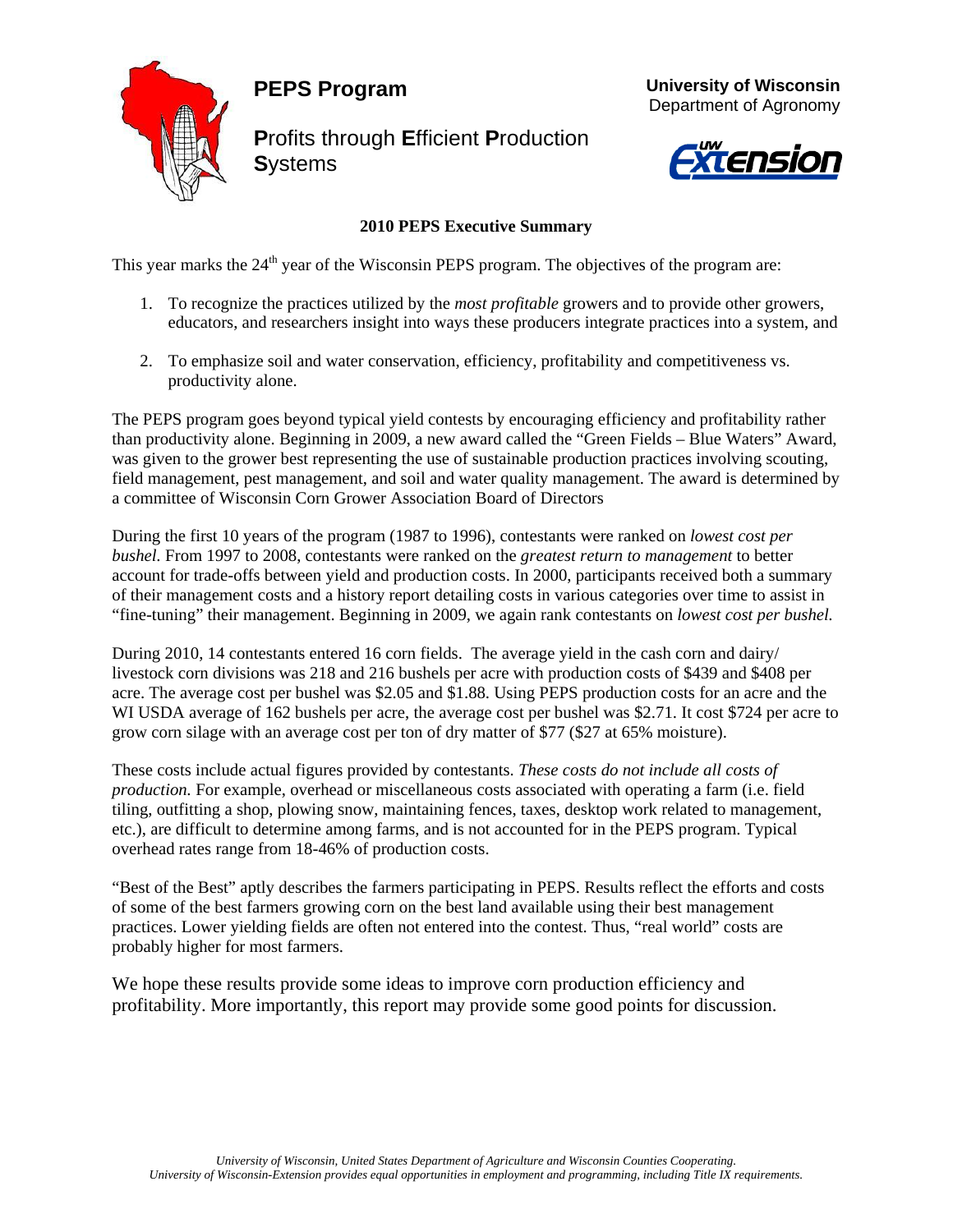#### **PEPS Program**



**P**rofits through **E**fficient **P**roduction **S**ystems



 **University of Wisconsin**

# Xtension

#### **2010 PEPS Procedures**

The procedures used to calculate production costs and cost per bushel are hopefully self-explanatory from the enclosed PEPS budget summary sheet. The actual budget summary and history report is provided to participants only. You should notice the following in particular:

- 1. Grower return was calculated by multiplying commodity price with yield and subtracting production costs. Corn price was determined using a marketing strategy when 50% of the crop was sold in November and 25% forward contracted (less basis) to March and July respectively. The November average cash price was derived from Wisconsin Ag Statistics, and the March and July future prices were derived from the Chicago Board of Trade closing price on December 1.
- 2. Many costs (seed, herbicides, insecticides, insurance, scouting, etc.) were charged based on the figures provided to us by participants.
- 3. Nitrogen and micronutrient fertilizer costs were those provided, unless N analysis was unknown. If fertilizer was applied, and N analysis was unknown, N costs were based on removal at the grain yield obtained. All P and K costs were based on removal at the grain yield obtained. Starter and other mixed nutrient fertilizer costs were based on N and/or micronutrients only; P and K costs per unit, as a percentage of total applied fertilizer, were subtracted.
- 4. Equipment costs were based either on actual custom machinery hire, or on figures in the publication, "Minnesota Farm Machinery Economic Cost Estimates for 2010", for individual operations. (Please let us know if you would like a copy of this publication). We matched listed machinery size and type with the most appropriate categories in the publication.
- 5. Harvesting costs were estimated for handling (\$0.02 per bushel), hauling (\$0.04 per bushel), trucking (\$0.11 per bushel) and storage (\$0.02 per bushel month with 25% of grain shipped in March after 4 months storage and 25% of grain shipped in July after 8 months storage). Drying costs in the cash crop corn division were estimated at \$.02 per point above 15.5% per dry bushel.
- 6. Milk price was determined using a marketing strategy of monthly forward contracts between December and September (less \$1.25 basis). The October and November average cash milk price was derived from Wisconsin Ag Statistics, and monthly futures prices were derived from the Chicago Mercantile Exchange closing prices on December 1. Harvesting costs were estimated for handling (\$0.75 per T DM), hauling (\$1.50 per T DM), packing or filling (\$0.50 per T DM) and storage (\$1.00 per T DM, and silage loss during storage of 15% of yield.
- 7. Land costs were based on the average of: a) 50% of the NRCS-rated corn yield potential for the soil type involved, and b) estimated cash rent. The 50% figure was derived from participant's estimates of average cash rents for land similar to the contest plot.
- 8. No one was disqualified for soil loss greater than "T", however soil loss in tons/acre is reported on the overall summary sheet.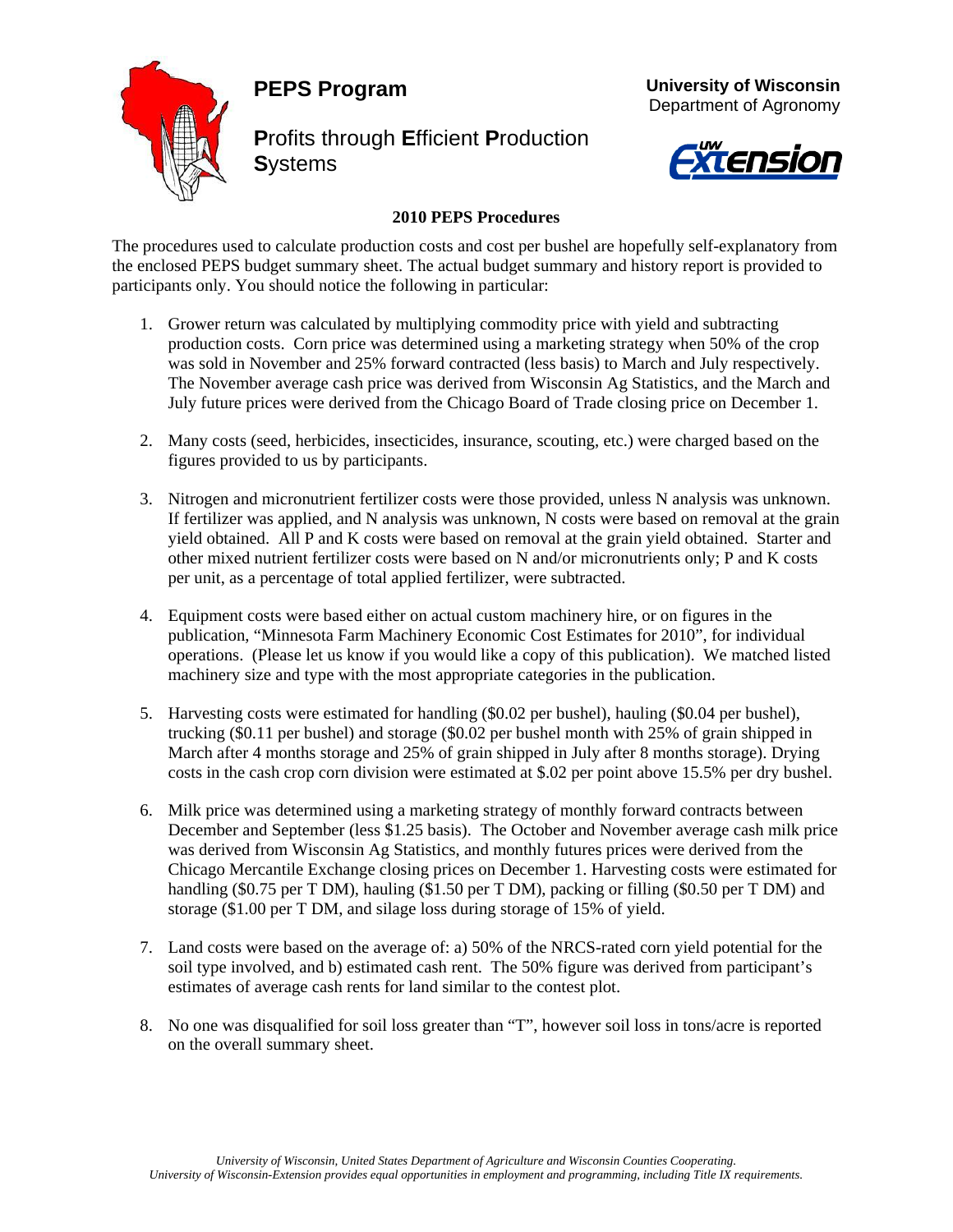#### **2010 WISCONSIN "PEPS" PROGRAM**

|                          |                                                | Cost / Bu                     |       | Yield<br>Bu/A |      | <b>NRCS</b><br>Corn |                                  | Planting     |                |    |                            | <b>Trips</b> |                           |                                                 | Insectides.<br>Fungicides |                        | Soil |
|--------------------------|------------------------------------------------|-------------------------------|-------|---------------|------|---------------------|----------------------------------|--------------|----------------|----|----------------------------|--------------|---------------------------|-------------------------------------------------|---------------------------|------------------------|------|
| District ID<br>County    | Participant<br>Yield verifier                  | or<br>Cost/T DM Cost/A T DM/A |       | or            | %    | Moist Yield<br>Bu/A | Hybrid                           | Date         | Rate<br>x 1000 |    | Row Previous<br>Width Crop |              | Over Till<br>Field<br>/1/ | Herbicides                                      | and $/$ or<br><b>PGRs</b> | Nitrogen Loss<br>lbs/A | /2/  |
| Corn, Cash Crop          |                                                |                               |       |               |      |                     |                                  |              |                |    |                            |              |                           |                                                 |                           |                        |      |
| 2106<br>Marathon         | <b>Steve Kloos</b><br>Philip Ely               | \$1.89                        | \$443 | 235           | 20.7 | 95                  | Pioneer 37Y12                    | 4/23/2010 36 |                | 30 | Soybean                    |              | 5 MT/NT                   | <b>Integrity Aatrex 4L</b>                      |                           | 155                    | 2 Y  |
| 2 2107<br>Jackson        | <b>Stetzer Farms</b><br>Trisha Wagner          | \$1.66                        | \$468 | 282           | 14.5 | 150                 | Dekalb DKC52-59                  | 5/8/2010     | 32             | 30 | Soybean                    |              |                           | 5 MT/NT Capreno Cornerstone<br>Plus Atrazine 4L |                           | 130                    | 3 Y  |
|                          |                                                |                               |       |               |      |                     | <b>Corn, Dairy and Livestock</b> |              |                |    |                            |              |                           |                                                 |                           |                        |      |
| 1 2116<br>Polk           | Dale E Wester<br>Keith Zygowicz                | \$1.56                        | \$362 | 232           | 17.8 | 90                  | Dekalb DKC42-72 4/24/2010 32     |              |                | 30 | Snapbean                   | 6            | <b>CP</b>                 | Lumax Glyphosate                                |                           | $\Omega$<br>Manure     | 4 Y  |
| 2 2115<br><b>Buffalo</b> | <b>Diversified Farms, LTD</b><br>Carl A. Duley | \$2.01                        | \$432 | 215           | 15.0 | 105                 | Pioneer P0461XR 4/20/2010 34     |              |                | 30 | Corn                       | 6            | CP                        | Integrity G-Max Lite                            |                           | 53<br>Manure           | 4 Y  |
| 3 2109<br>Grant          | <b>David Gehrke</b><br><b>Steve Mueller</b>    | \$1.76                        | \$363 | 206           | 15.8 | 90                  | Kussmaul<br><b>GL807GT</b>       | 5/7/2010     | 32             | 30 | Alfalfa                    | 6            | <b>CP</b>                 | Keystone LA Durango<br><b>Status</b>            |                           | $\Omega$<br>Manure     | 5 Y  |
|                          |                                                |                               |       |               |      |                     | Corn, Silage                     |              |                |    |                            |              |                           |                                                 |                           |                        |      |
| 1 2117<br>Marathon       | <b>Steve Kloos</b><br>Philip Ely               | \$71.05                       | \$588 | 8.3           | 66.5 | 100                 | Pioneer 35F38                    | 4/23/2010    | 36             | 30 | Soybean                    |              | 5 MT/NT                   | Integrity Aatrex 4L                             |                           | 137                    | 1 Y  |

/1/ Tillage: NT/MT=No Till/Minimum Till, CP=Chisel Plow, MP= Moldboard Plow

/2/ Soil Loss (Tons/A) based on Universal Soil Loss Equation and Wind Erosion Equation Y=Soil loss is within "tolerable" level for the soil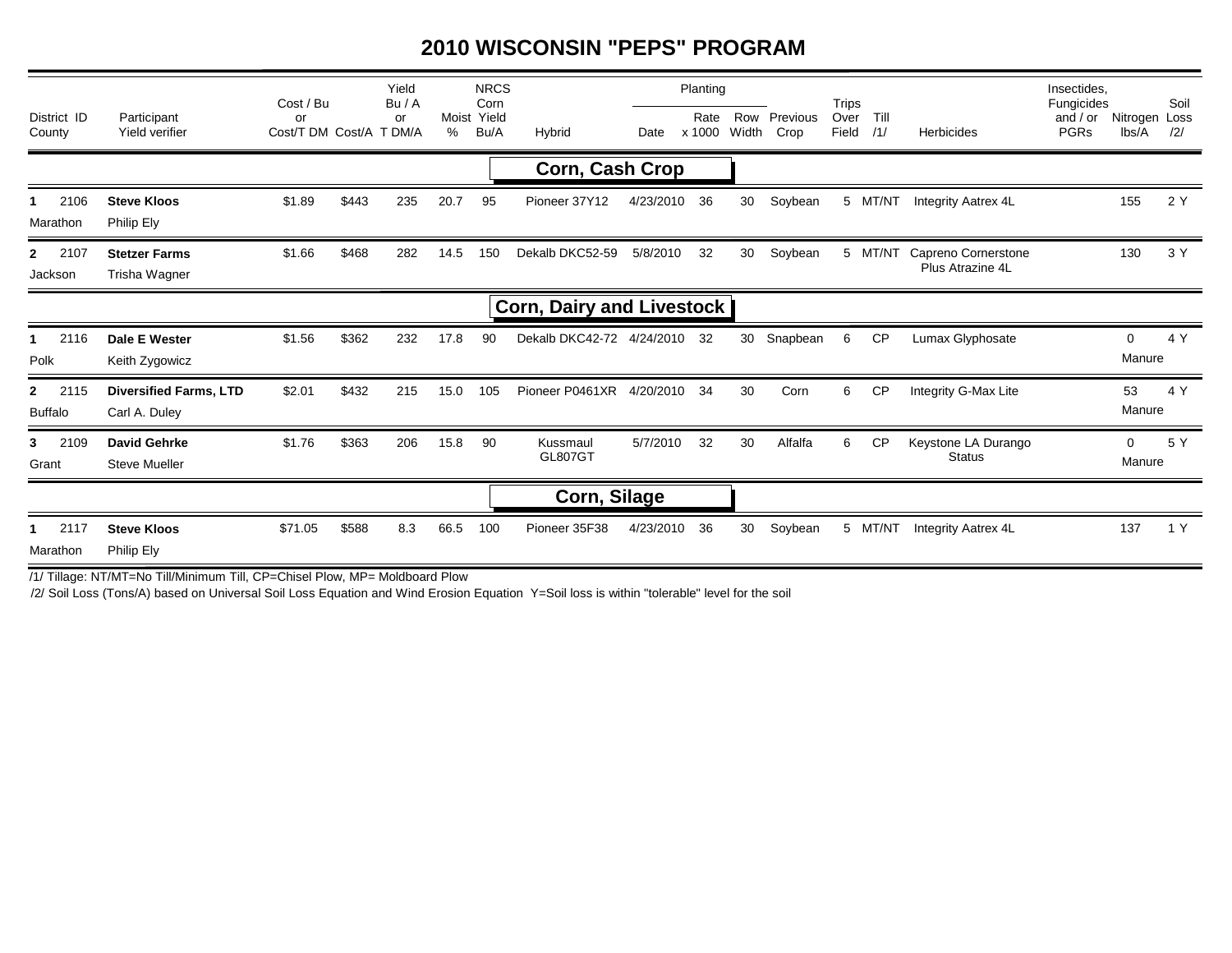#### **2010 WISCONSIN "PEPS" PROGRAM Summary of Corn Cultural Practices - Grouped by Return per Acre**

|                                             |               |             | <b>CASH CROP DIVISION</b> |           |             | DAIRY/LIVESTOCK DIVISION |             |  |  |  |
|---------------------------------------------|---------------|-------------|---------------------------|-----------|-------------|--------------------------|-------------|--|--|--|
|                                             |               | Bottom 20%  | Middle 60%                | Top 20%   | Bottom 20%  | Middle 60%               | Top 20%     |  |  |  |
| Cost (\$/acre)                              |               | \$493.98    | \$410.96                  | \$468.45  | \$342.86    | \$423.95                 | \$390.84    |  |  |  |
| Cost (\$/bu)                                |               | \$2.61      | \$2.00                    | \$1.66    | \$1.84      | \$1.97                   | \$1.65      |  |  |  |
| Yield (bu/A)                                |               | 189.4       | 206.7                     | 281.9     | 185.9       | 214.5                    | 236.5       |  |  |  |
| Moist (%)                                   |               | 19.2        | 17.4                      | 14.5      | 22.9        | 15.3                     | 17.7        |  |  |  |
| NRCS Corn Yield (bu/a)                      |               | 165.0       | 94.3                      | 150.0     | 100.0       | 108.0                    | 102.5       |  |  |  |
| <b>Planting Date</b>                        |               | 07-May-10   | 19-Apr-10                 | 08-May-10 | 21-Apr-10   | 27-Apr-10                | 26-Apr-10   |  |  |  |
| Planting Rate (seed/A)                      |               | 32000       | 32100                     | 32000     | 32000       | 34200                    | 32000       |  |  |  |
| Row Width<br>$<$ 30"                        | (% )          | 0           | $\pmb{0}$                 | 0         | 0           | 20                       | 0           |  |  |  |
|                                             | 30"           | 100         | 100                       | 100       | 100         | 80                       | 100         |  |  |  |
| >30"                                        |               | $\,0\,$     | 0                         | 0         | 0           | 0                        | $\pmb{0}$   |  |  |  |
| Crop Rotation<br>(previous crop not corn %) |               | 100         | 100                       | 100       | 0           | 60                       | 100         |  |  |  |
| Tillage MT/NT                               | (% )          | 100         | 67                        | 100       | $\mathbf 0$ | 0                        | 50          |  |  |  |
| CP                                          |               | 0           | 33                        | 0         | 100         | 80                       | 50          |  |  |  |
| <b>MP</b>                                   |               | $\mathbf 0$ | $\mathbf 0$               | 0         | $\mathbf 0$ | 20                       | 0           |  |  |  |
| SS                                          |               | 0           | 0                         | 0         | 0           | 0                        | 0           |  |  |  |
| Number of Trips                             |               | 5.0         | 5.3                       | 5.0       | 7.0         | 6.2                      | 6.0         |  |  |  |
| <b>Chemical Costs</b>                       | $$0-$5/A$ (%) | 0           | 0                         | 0         | $\mathbf 0$ | 0                        | 0           |  |  |  |
|                                             | \$5-\$10/A    | $\pmb{0}$   | 33                        | 0         | 100         | 0                        | 0           |  |  |  |
|                                             | \$10-\$15/A   | $\pmb{0}$   | $\mathbf 0$               | 0         | $\mathbf 0$ | 0                        | $\mathbf 0$ |  |  |  |
|                                             | \$15-\$20/A   | $\pmb{0}$   | 0                         | 0         | 0           | 60                       | 50          |  |  |  |
|                                             | \$20-\$25/A   | 0           | 67                        | 0         | 0           | 20                       | 50          |  |  |  |
|                                             | > \$25/A      | 100         | 0                         | 100       | 0           | 20                       | 0           |  |  |  |
| Rootworm Insecticide Overall (%)            |               | $\pmb{0}$   | $\pmb{0}$                 | $\pmb{0}$ | $\pmb{0}$   | 0                        | 0           |  |  |  |
| <b>Following Corn</b>                       |               | 0           | 0                         | 0         | 0           | 0                        | 0           |  |  |  |
| Starter applied                             | (% )          | 100         | 100                       | 100       | 100         | 60                       | 50          |  |  |  |
| Nitrogen applied (lbs/A)                    |               | 142         | 158                       | 130       | 50          | 55                       | 64          |  |  |  |
| Manure applied (%)                          |               | $\,0\,$     | $\,0\,$                   | $\pmb{0}$ | 100         | 100                      | 100         |  |  |  |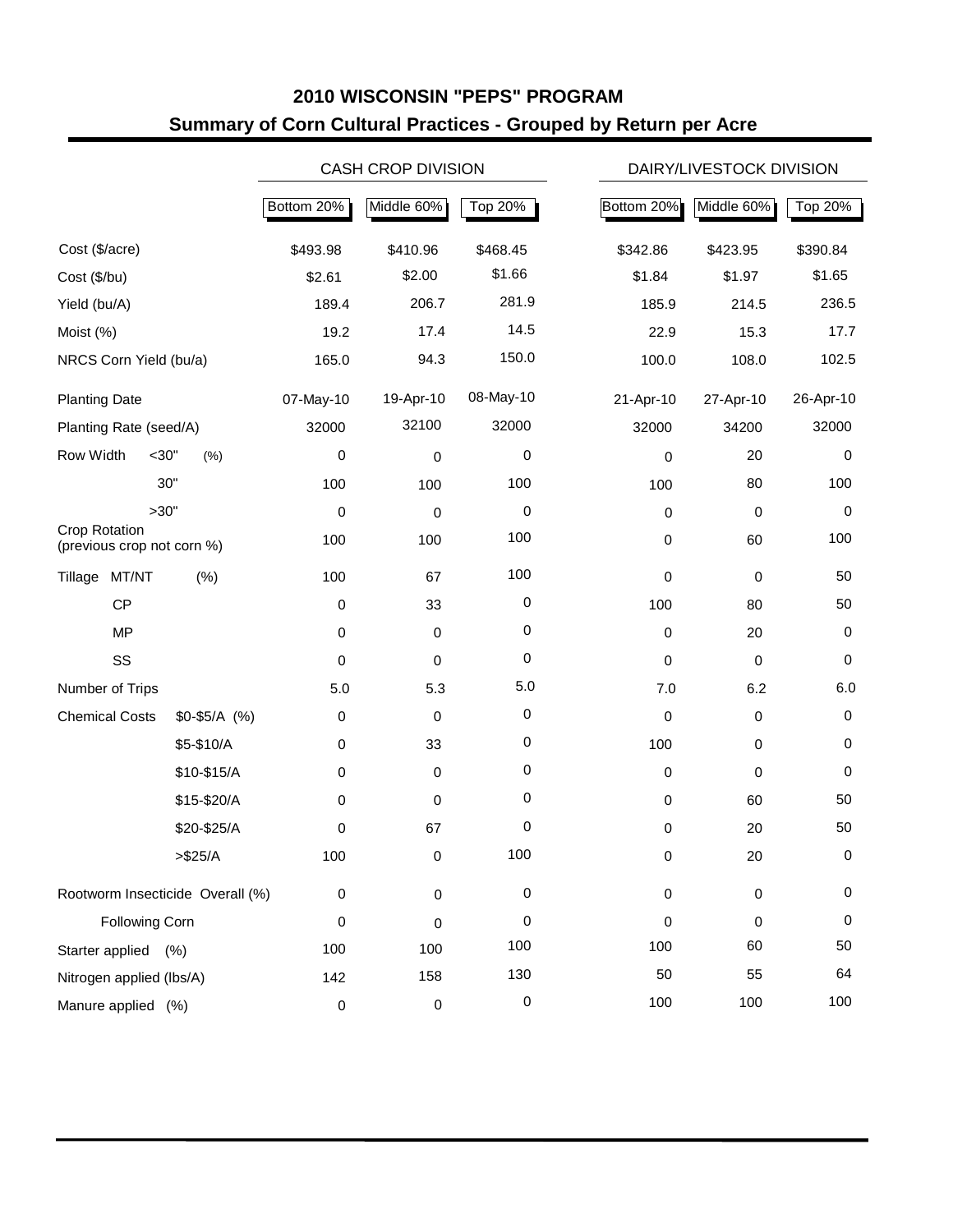

# **Wisconsin "PEPS" Program**

## **Profits through Efficient Production Systems**

#### **2010 and ten year (2001 to 2010) average production costs in PEPS.**

|                 |                | Yield           |                                  | <b>Production Costs</b> |       |                                                          |      |                      |      |      |           |        |       | Cost per    |              |
|-----------------|----------------|-----------------|----------------------------------|-------------------------|-------|----------------------------------------------------------|------|----------------------|------|------|-----------|--------|-------|-------------|--------------|
| <b>Division</b> |                | bu/A<br>or      |                                  |                         |       |                                                          |      |                      |      |      | Equipment |        |       | Cost<br>per | bushel<br>or |
| District N      |                |                 | Dry T/A Moisture                 |                         |       | Seed Fertilizer Chemical Other Harvest Interest Variable |      |                      |      |      | Fixed     | Custom | Land  | acre        | Dry Ton      |
|                 |                |                 |                                  |                         |       |                                                          |      | 2010                 |      |      |           |        |       |             |              |
|                 |                | Corn, Cash Crop |                                  |                         |       |                                                          |      |                      |      |      |           |        |       |             |              |
| $\mathbf{1}$    | 3              | 205             | 18.2                             | \$86                    | \$117 | \$23                                                     | \$12 | \$60                 | \$16 | \$37 | \$22      | \$10   | \$70  | \$452       | \$2.23       |
| $\mathbf 2$     | $\overline{2}$ | 238             | 15.6                             | \$75                    | \$124 | \$22                                                     | \$0  | \$57                 | \$15 | \$43 | \$22      | \$3    | \$60  | \$420       | \$1.79       |
|                 |                |                 | <b>Corn, Dairy and Livestock</b> |                         |       |                                                          |      |                      |      |      |           |        |       |             |              |
| 1               | 5              | 216             | 17.9                             | \$81                    | \$94  | \$17                                                     | \$7  | \$26                 | \$13 | \$50 | \$34      | \$9    | \$59  | \$388       | \$1.81       |
| $\mathbf{2}$    | 1              | 215             | 15.0                             | \$100                   | \$122 | \$25                                                     | \$0  | \$26                 | \$14 | \$42 | \$32      | \$7    | \$64  | \$432       | \$2.01       |
| 3               | $\overline{2}$ | 219             | 15.2                             | \$95                    | \$75  | \$38                                                     | \$9  | \$26                 | \$14 | \$33 | \$20      | \$26   | \$100 | \$436       | \$1.98       |
| Corn, Silage    |                |                 |                                  |                         |       |                                                          |      |                      |      |      |           |        |       |             |              |
| 1               | $\overline{2}$ | 8.8             | 65.7                             | \$78                    | \$197 | \$14                                                     | \$5  | \$146                | \$26 | \$35 | \$20      | \$98   | \$58  | \$677       | \$76.84      |
| 3               | $\mathbf{1}$   | 10.6            | 67.7                             | \$93                    | \$201 | \$46                                                     | \$0  | \$152                | \$29 | \$17 | \$12      | \$129  | \$113 | \$791       | \$74.43      |
|                 |                |                 |                                  |                         |       |                                                          |      | <b>Last 10 Years</b> |      |      |           |        |       |             |              |
|                 |                | Corn, Cash Crop |                                  |                         |       |                                                          |      |                      |      |      |           |        |       |             |              |
| 1               | 113            | 185             | 20.7                             | \$45                    | \$57  | \$22                                                     | \$6  | \$62                 | \$10 | \$21 | \$30      | \$5    | \$55  | \$313       | \$1.72       |
| $\mathbf{2}$    | 67             | 208             | 19.4                             | \$44                    | \$71  | \$25                                                     | \$3  | \$64                 | \$11 | \$18 | \$21      | \$11   | \$69  | \$336       | \$1.62       |
| 3               | 33             | 216             | 19.4                             | \$42                    | \$53  | \$29                                                     | \$5  | \$66                 | \$10 | \$13 | \$24      | \$10   | \$85  | \$338       | \$1.57       |
|                 |                |                 | <b>Corn, Dairy and Livestock</b> |                         |       |                                                          |      |                      |      |      |           |        |       |             |              |
| 1               | 88             | 182             | 21.9                             | \$45                    | \$31  | \$21                                                     | \$5  | \$22                 | \$8  | \$22 | \$32      | \$22   | \$54  | \$261       | \$1.46       |
| $\mathbf{2}$    | 44             | 197             | 21.4                             | \$38                    | \$40  | \$30                                                     | \$2  | \$24                 | \$8  | \$16 | \$27      | \$21   | \$62  | \$268       | \$1.37       |
| 3               | 30             | 228             | 20.3                             | \$59                    | \$70  | \$41                                                     | \$12 | \$27                 | \$11 | \$22 | \$24      | \$22   | \$84  | \$373       | \$1.64       |
| Corn, Silage    |                |                 |                                  |                         |       |                                                          |      |                      |      |      |           |        |       |             |              |
| 1               | 9              | 8.1             | 65.5                             | \$57                    | \$123 | \$22                                                     | \$3  | \$123                | \$19 | \$38 | \$31      | \$53   | \$57  | \$525       | \$64.89      |
| $\mathbf{2}$    | 1              | 7.9             | 63.0                             | \$47                    | \$72  | \$37                                                     | \$15 | \$99                 | \$16 | \$14 | \$11      | \$70   | \$41  | \$422       | \$53.65      |
| 3               | 11             | 8.4             | 63.3                             | \$88                    | \$178 | \$37                                                     | \$15 | \$120                | \$25 | \$27 | \$18      | \$83   | \$93  | \$682       | \$82.03      |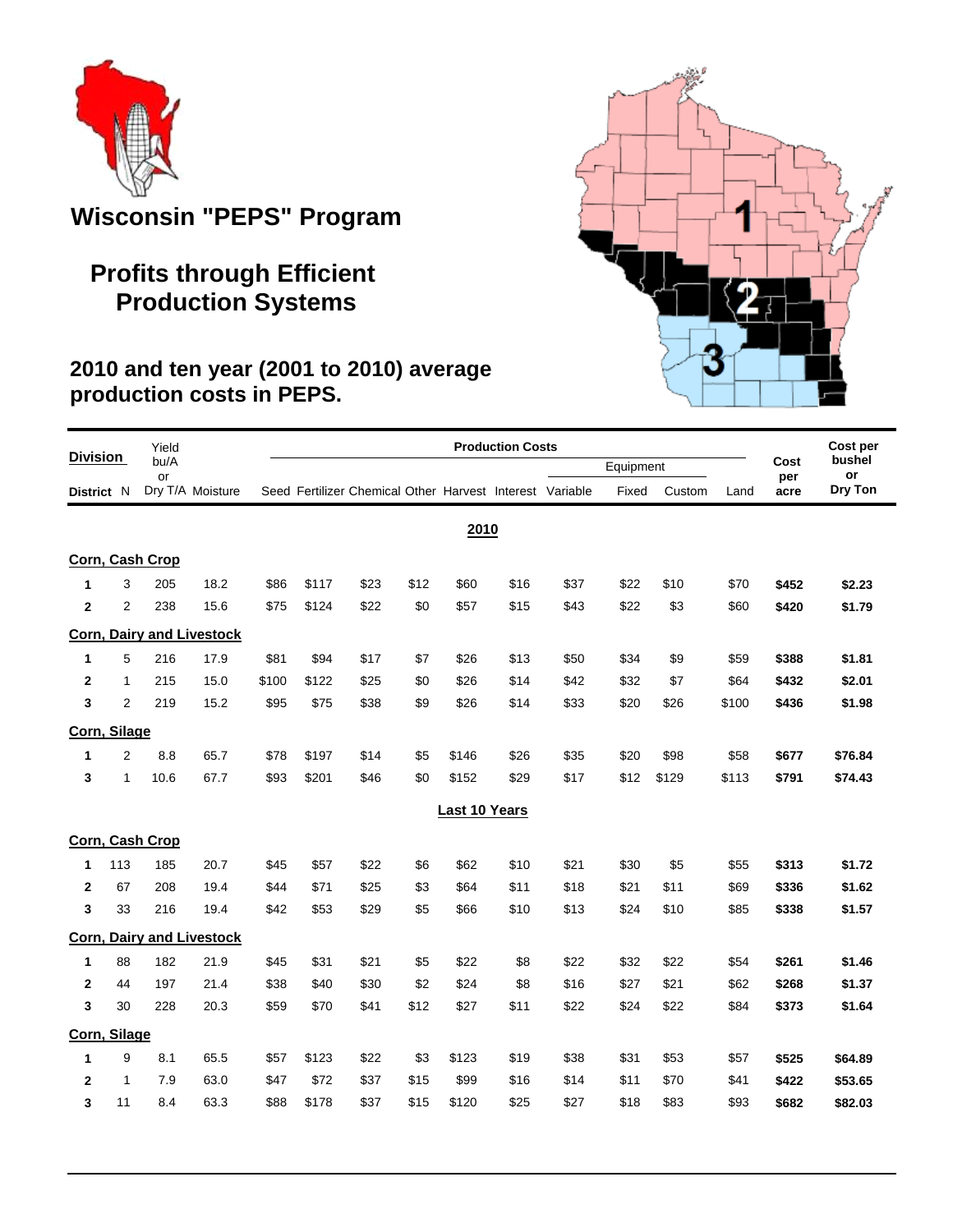## **Average production costs of PEPS participants**

|                 |    | Yield           |                                  |      | <b>Production Costs</b>                                  |      |      |       |      |      |           |        |      |                | Cost per         |
|-----------------|----|-----------------|----------------------------------|------|----------------------------------------------------------|------|------|-------|------|------|-----------|--------|------|----------------|------------------|
| <b>Division</b> |    | bu/A            |                                  |      |                                                          |      |      |       |      |      | Equipment |        |      | Cost<br>per    | bushel<br>or     |
| Year            |    | or              | N Dry T/A Moisture               |      | Seed Fertilizer Chemical Other Harvest Interest Variable |      |      |       |      |      | Fixed     | Custom | Land | acre           | Dry Ton          |
|                 |    | Corn, Cash Crop |                                  |      |                                                          |      |      |       |      |      |           |        |      |                |                  |
| 2010            | 5  | 218             | 17.2                             | \$82 | \$120                                                    | \$22 | \$7  | \$59  | \$15 | \$39 | \$22      | \$7    | \$66 | \$439          | \$2.05           |
| 2009            | 11 | 210             | 24.4                             | \$79 | \$147                                                    | \$29 | \$16 | \$84  | \$18 | \$43 | \$23      | \$7    | \$73 | \$520          | \$2.51           |
| 2008            | 9  | 203             | 18.8                             | \$57 | \$117                                                    | \$21 | \$5  | \$61  | \$14 | \$43 | \$20      | \$6    | \$81 | \$426          | \$2.17           |
| 2007            | 15 | 191             | 17.0                             | \$51 | \$73                                                     | \$27 | \$8  | \$51  | \$11 | \$38 | \$20      | \$5    | \$67 | \$351          | \$1.89           |
| 2006            | 16 | 213             | 18.7                             | \$44 | \$69                                                     | \$25 | \$2  | \$63  | \$10 | \$16 | \$32      | \$5    | \$66 | \$333          | \$1.57           |
| 2005            | 23 | 206             | 18.2                             | \$44 | \$66                                                     | \$24 | \$4  | \$58  | \$10 | \$15 | \$32      | \$7    | \$63 | \$323          | \$1.59           |
| 2004            | 20 | 200             | 21.5                             | \$41 | \$58                                                     | \$23 | \$4  | \$70  | \$10 | \$14 | \$25      | \$11   | \$70 | \$326          | \$1.65           |
| 2003            | 34 | 197             | 19.5                             | \$41 | \$45                                                     | \$25 | \$5  | \$61  | \$9  | \$15 | \$25      | \$7    | \$62 | \$297          | \$1.52           |
| 2002            | 40 | 199             | 21.6                             | \$37 | \$40                                                     | \$20 | \$4  | \$70  | \$9  | \$14 | \$29      | \$7    | \$60 | \$288          | \$1.46           |
| 2001            | 41 | 176             | 20.5                             | \$36 | \$44                                                     | \$26 | \$3  | \$58  | \$9  | \$12 | \$25      | \$10   | \$59 | \$282          | \$1.62           |
| 2000            | 47 | 174             | 18.9                             | \$34 | \$40                                                     | \$24 | \$6  | \$52  | \$8  | \$12 | \$25      | \$11   | \$59 | \$272          | \$1.59           |
| 1999            | 42 | 191             | 17.3                             | \$34 | \$51                                                     | \$25 | \$3  | \$51  | \$8  | \$18 | \$25      | \$6    | \$60 | \$282          | \$1.49           |
| 1998            | 35 | 192             | 19.3                             | \$34 | \$56                                                     | \$24 | \$5  | \$59  | \$9  | \$18 | \$22      | \$7    | \$64 | \$299          | \$1.56           |
| 1997            | 25 | 172             | 25.2                             | \$32 | \$51                                                     | \$22 | \$4  | \$73  | \$9  | \$13 | \$19      | \$10   | \$61 | \$295          | \$1.71           |
| 1996            | 21 | 158             | 24.4                             | \$28 | \$44                                                     | \$24 | \$5  | \$65  | \$9  | \$15 | \$22      | \$10   | \$56 | \$276          | \$1.78           |
| 1995            | 48 | 143             | 19.5                             | \$26 | \$42                                                     | \$24 | \$3  | \$44  | \$8  | \$14 | \$20      | \$13   | \$55 | \$249          | \$1.76           |
| 1994            | 43 | 178             | 20.5                             | \$25 | \$41                                                     | \$25 | \$4  | \$59  | \$8  | \$13 | \$19      | \$16   | \$56 | \$266          | \$1.50           |
| 1993            | 35 | 122             | 24.8                             | \$24 | \$34                                                     | \$21 | \$16 | \$51  | \$8  | \$10 | \$24      | \$13   | \$58 | \$258          | \$2.20           |
| 1992            | 35 | 153             | 27.5                             | \$24 | \$46                                                     | \$22 | \$18 | \$71  | \$9  | \$19 | \$22      | \$0    | \$63 | \$294          | \$1.95           |
| 1991            | 34 | 173             | 20.1                             | \$22 | \$47                                                     | \$17 | \$15 | \$56  | \$8  | \$22 | \$26      | \$0    | \$57 | \$269          | \$1.57           |
| 1990            | 31 | 161             | 22.4                             | \$21 | \$43                                                     | \$16 | \$23 | \$59  | \$8  | \$11 | \$28      | \$0    | \$63 | \$273          | \$1.70           |
|                 |    |                 | <b>Corn, Dairy and Livestock</b> |      |                                                          |      |      |       |      |      |           |        |      |                |                  |
| 2010            | 8  | 216             | 16.9                             | \$87 | \$93                                                     | \$23 | \$7  | \$26  | \$13 | \$45 | \$31      | \$13   | \$70 |                |                  |
| 2009            | 6  | 206             | 25.0                             | \$84 | \$107                                                    | \$44 | \$15 | \$25  | \$16 | \$31 | \$24      | \$41   | \$73 | \$406          | \$1.87           |
| 2008            | 7  | 209             | 22.5                             | \$69 | \$96                                                     | \$33 | \$11 | \$25  | \$13 | \$46 | \$25      | \$19   | \$71 | \$459<br>\$409 | \$2.21<br>\$1.96 |
| 2007            | 10 | 188             | 17.3                             | \$61 | \$49                                                     | \$26 | \$10 | \$23  | \$10 | \$40 | \$25      | \$16   | \$68 | \$329          | \$1.75           |
| 2006            | 10 | 189             | 22.0                             | \$49 | \$40                                                     | \$23 | \$4  | \$23  | \$8  | \$18 | \$38      | \$13   | \$70 | \$285          | \$1.51           |
| 2005            | 12 | 216             | 19.6                             | \$38 | \$45                                                     | \$26 | \$9  | \$26  | \$8  | \$18 | \$37      | \$23   | \$59 | \$289          | \$1.34           |
| 2004            | 18 | 191             | 23.4                             | \$39 | \$38                                                     | \$24 | \$7  | \$23  | \$7  | \$15 | \$31      | \$17   | \$56 | \$257          | \$1.37           |
| 2003            | 27 | 194             | 21.2                             | \$40 | \$27                                                     | \$26 | \$4  | \$23  | \$7  | \$15 | \$28      | \$25   | \$62 | \$259          | \$1.37           |
| 2002            | 31 | 199             | 22.6                             | \$38 | \$26                                                     | \$28 | \$4  | \$24  | \$7  | \$15 | \$28      | \$26   | \$61 | \$257          | \$1.30           |
| 2001            | 33 | 177             | 21.6                             | \$36 | \$25                                                     | \$27 | \$3  | \$21  | \$7  | \$14 | \$28      | \$21   | \$57 | \$239          | \$1.40           |
| 2000            | 39 | 182             | 20.6                             | \$34 | \$29                                                     | \$28 | \$4  | \$22  | \$7  | \$15 | \$27      | \$18   | \$57 | \$240          | \$1.34           |
| 1999            | 30 | 190             | 20.2                             | \$32 | \$40                                                     | \$27 | \$3  | \$23  | \$7  | \$19 | \$25      | \$12   | \$57 | \$245          | \$1.30           |
| 1998            | 23 | 190             | 20.7                             | \$34 | \$46                                                     | \$27 | \$3  | \$23  | \$8  | \$21 | \$23      | \$14   | \$53 | \$253          | \$1.34           |
| 1997            | 16 | 161             | 25.8                             | \$31 | \$31                                                     | \$25 | \$2  | \$19  | \$6  | \$15 | \$20      | \$11   | \$54 | \$214          | \$1.34           |
| 1996            | 28 | 136             | 25.1                             | \$27 | \$29                                                     | \$21 | \$3  | \$16  | \$6  | \$19 | \$24      | \$9    | \$52 | \$205          | \$1.56           |
| 1995            | 38 | 139             | 21.8                             | \$26 | \$29                                                     | \$24 | \$3  | \$17  | \$6  | \$16 | \$22      | \$12   | \$50 | \$204          | \$1.49           |
| 1994            | 55 | 173             | 22.5                             | \$25 | \$30                                                     | \$21 | \$4  | \$21  | \$6  | \$19 | \$23      | \$15   | \$49 | \$214          | \$1.25           |
| 1993            | 38 | 128             | 26.5                             | \$25 | \$24                                                     | \$19 | \$16 | \$15  | \$6  | \$24 | \$24      | \$0    | \$50 | \$202          | \$1.63           |
| 1992            | 61 | 133             | 29.1                             | \$25 | \$28                                                     | \$20 | \$22 | \$16  | \$6  | \$25 | \$26      | \$0    | \$52 | \$219          | \$1.69           |
| 1991            | 61 | 167             | 21.2                             | \$22 | \$35                                                     | \$17 | \$15 | \$20  | \$6  | \$26 | \$28      | \$0    | \$54 | \$223          | \$1.35           |
| 1990            | 45 | 151             | 25.6                             | \$22 | \$36                                                     | \$15 | \$16 | \$18  | \$5  | \$12 | \$37      | \$0    | \$54 | \$217          | \$1.45           |
|                 |    |                 |                                  |      |                                                          |      |      |       |      |      |           |        |      |                |                  |
| Corn, Silage    |    |                 |                                  |      |                                                          |      |      |       |      |      |           |        |      |                |                  |
| 2010            | 3  | 9.4             | 66.4                             | \$83 | \$199                                                    | \$24 | \$3  | \$148 | \$27 | \$29 | \$18      | \$108  | \$76 | \$715          | \$76.03          |
| 2009            | 6  | 8.9             | 64.6                             | \$93 | \$200                                                    | \$38 | \$16 | \$134 | \$27 | \$42 | \$27      | \$73   | \$88 | \$738          | \$82.29          |
| 2008            | 3  | 7.3             | 62.2                             | \$92 | \$183                                                    | \$29 | \$15 | \$98  | \$22 | \$28 | \$17      | \$52   | \$93 | \$629          | \$89.26          |
| 2007            | 6  | 8.3             | 62.0                             | \$50 | \$103                                                    | \$27 | \$7  | \$116 | \$17 | \$32 | \$22      | \$51   | \$56 | \$481          | \$58.07          |
| 2006            | 3  | 6.6             | 67.4                             | \$48 | \$56                                                     | \$30 | \$2  | \$93  | \$14 | \$15 | \$30      | \$76   | \$68 | \$434          | \$67.33          |